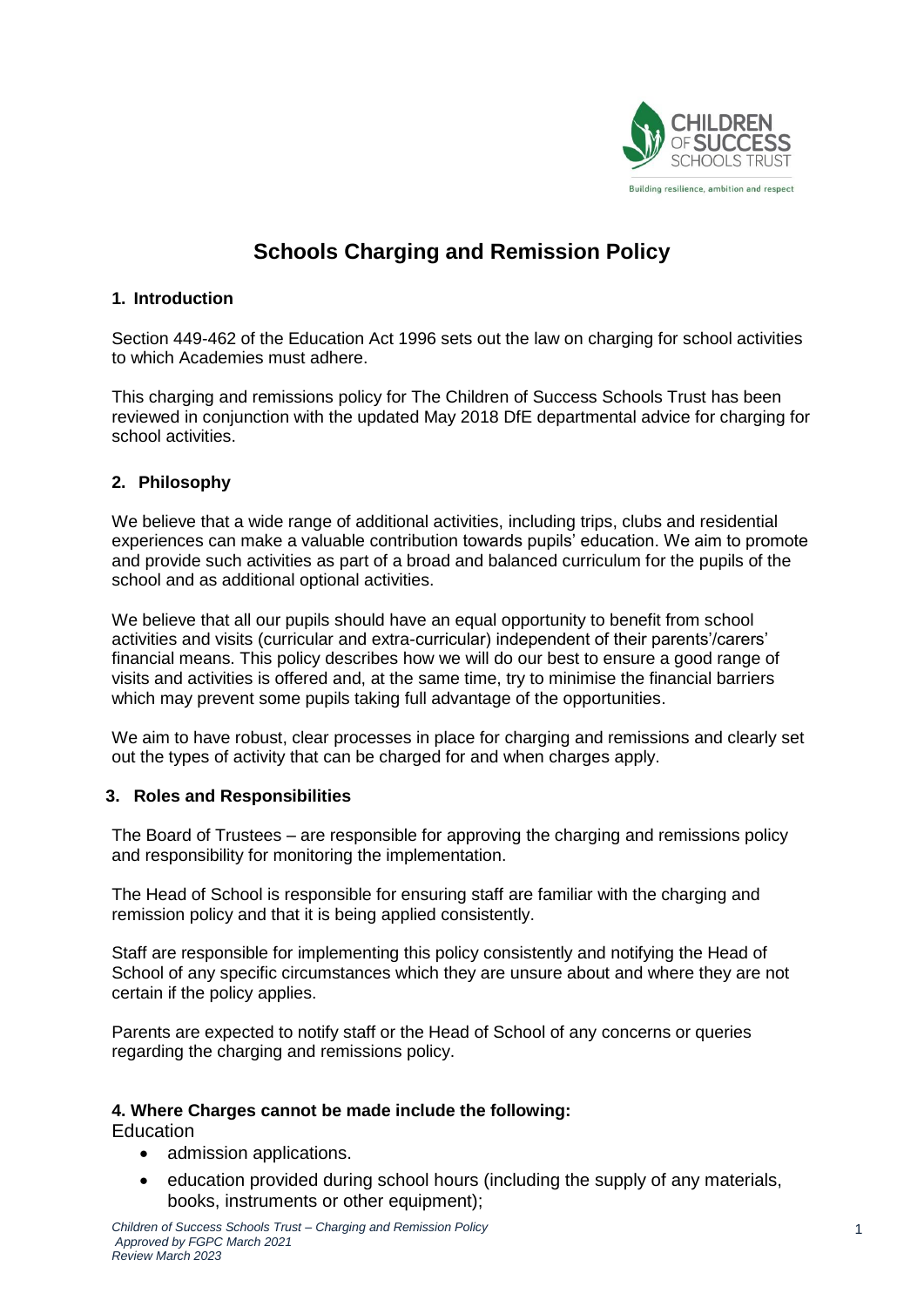- education provided outside school hours if it is part of the national curriculum, or part of a syllabus for a prescribed public examination that the pupil is being prepared for at the school, or part of religious education;
- instrumental or vocal tuition, for pupils learning individually or in groups, unless the tuition is provided at the request of the pupil's parent;
- entry for a prescribed public examination, if the pupil has been prepared for it at the school; and

 examination re-sit(s) if the pupil is being prepared for the re-sit(s) at the school. **Transport** 

- Transporting registered pupils to or from the school premises , where the local authority has a statutory duty to provide transport
- Transporting registered pupils to other premises where the Trust has arranged for pupils to be educated
- Transport that enables a pupil to meet an examination requirement when he or she has been prepared for that examination at the school.
- Transport provided in connection with an educational visit.

Residential Visits

- Education provided on any visit that takes place during school hours
- Education provided on any visit that takes place outside school hours if it is part of:
	- $\circ$  The national curriculum
	- $\circ$  A syllabus for a prescribed public examination that the pupil is being prepared for at the school
	- o Religious education
- Supply teachers to cover for those teachers who are absent from school accompanying pupils on a residential visit.

#### **4. Voluntary contributions**

As an exception to the requirements set out in section 4 of this policy, the school is able to ask for voluntary contributions from parents to fund activities during school hours which would not otherwise be possible. It will be made clear to parents at the outset if an activity cannot be funded without voluntary contributions. If insufficient voluntary contributions are raised to fund a visit, or the school cannot fund it from some other source, then it must be cancelled.

The Head of School will also make it clear to parents that there is no obligation to make any contribution as it is voluntary and not compulsory. Parents will not be pressurised in to making contributions (e.g. by the use of colour coded letters or direct debit/standing order mandates).

No child will be excluded from an activity simply because his or her parents are unwilling or unable to pay and they will be given an equal chance to go on the visit.

The schools of the Trust will make it clear to parents at the outset what their policy for allocating places on school visits will be.

The school may request for voluntary contributions for school trips and other activities beyond the national curriculum run in school.

# **5. Charges may apply for the following items:**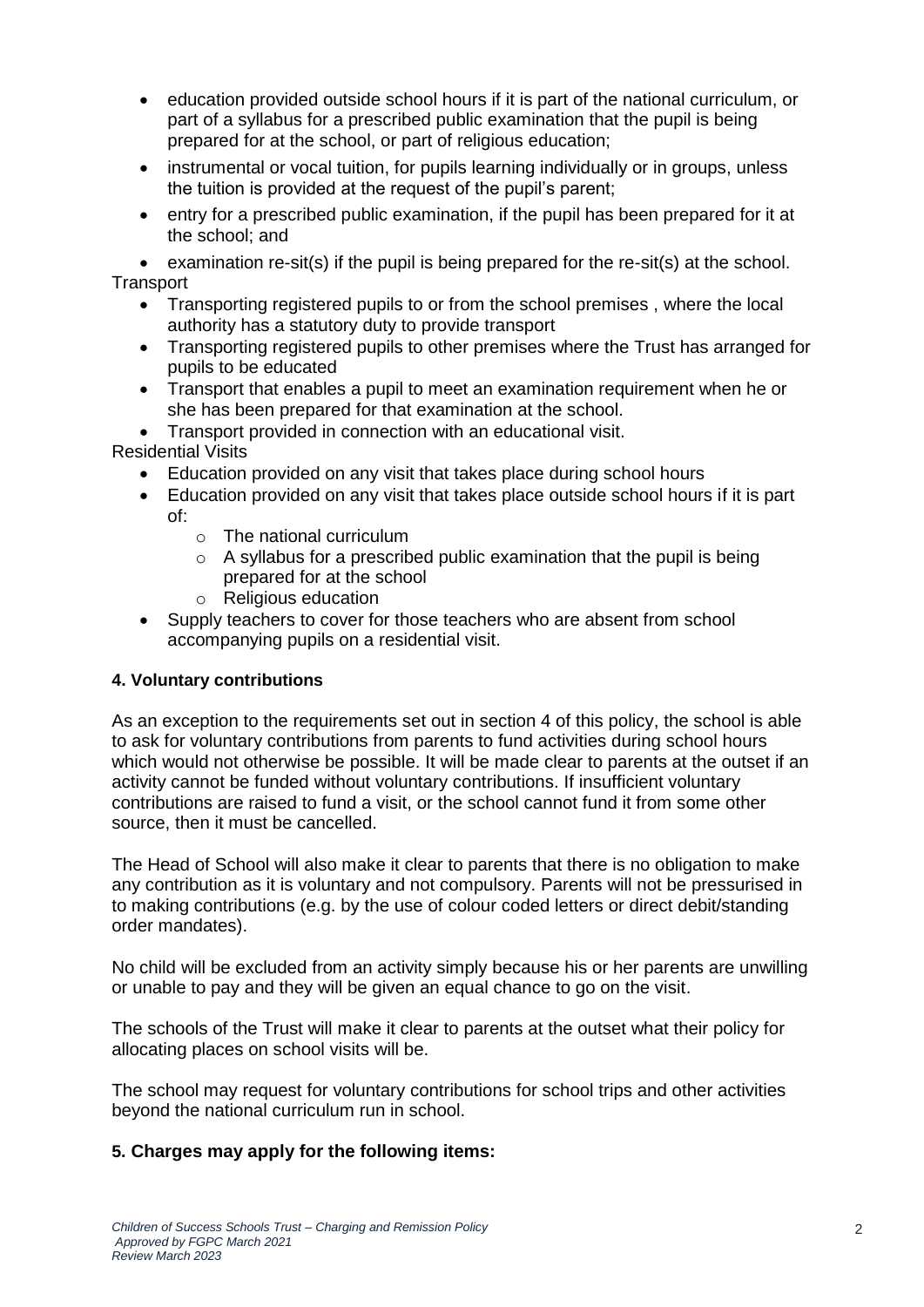- any materials, books, instruments, or equipment, where the child's parent wishes him/her to own them;
- optional extras see section below
- music and vocal tuition see section below
- certain early years provision costs see section below
- community facilities.

#### **5.1 Optional extras**

Participation in any optional extra activity will be on the basis of parental choice and a willingness to meet the charges which the School/Trust may charge. Charges will be advised in advance and parental agreement sought for these charges.

Charges will not exceed the cost of providing the service.

Examples of optional extras

- Breakfast clubs
- $\div$  School clubs and after-school activities that are not part of delivering the national curriculum
- Cost of board and lodging for school residential visits.

Parents will be advised in advance of the charges applicable to the optional extra, so they can decide if they wish their child to participate.

# **5.1.1 Residential visits – Board and lodging remission**

When parents are informed about a forthcoming visit if parents can prove they are in receipt of the following benefits they will be exempt from paying the cost of board and lodging:

- Universal Credit (if the application was made on or after 1 April 2018, the families income must be less than £7,400 per year after tax and not including any benefits)
- Income Support (IS);
- Income Based Jobseekers Allowance (IBJSA);
- Income related employment and support allowance
- support under part VI of the Immigration and Asylum Act 1999;
- Child Tax Credit, provided that Working Tax Credit is not also received and the family's gross income (as assessed by Her Majesty's Revenue and Customs) does not exceed £16,190;
- Working tax credit run-on (this is paid for 4 weeks after an individual stops qualifying for working tax credit)